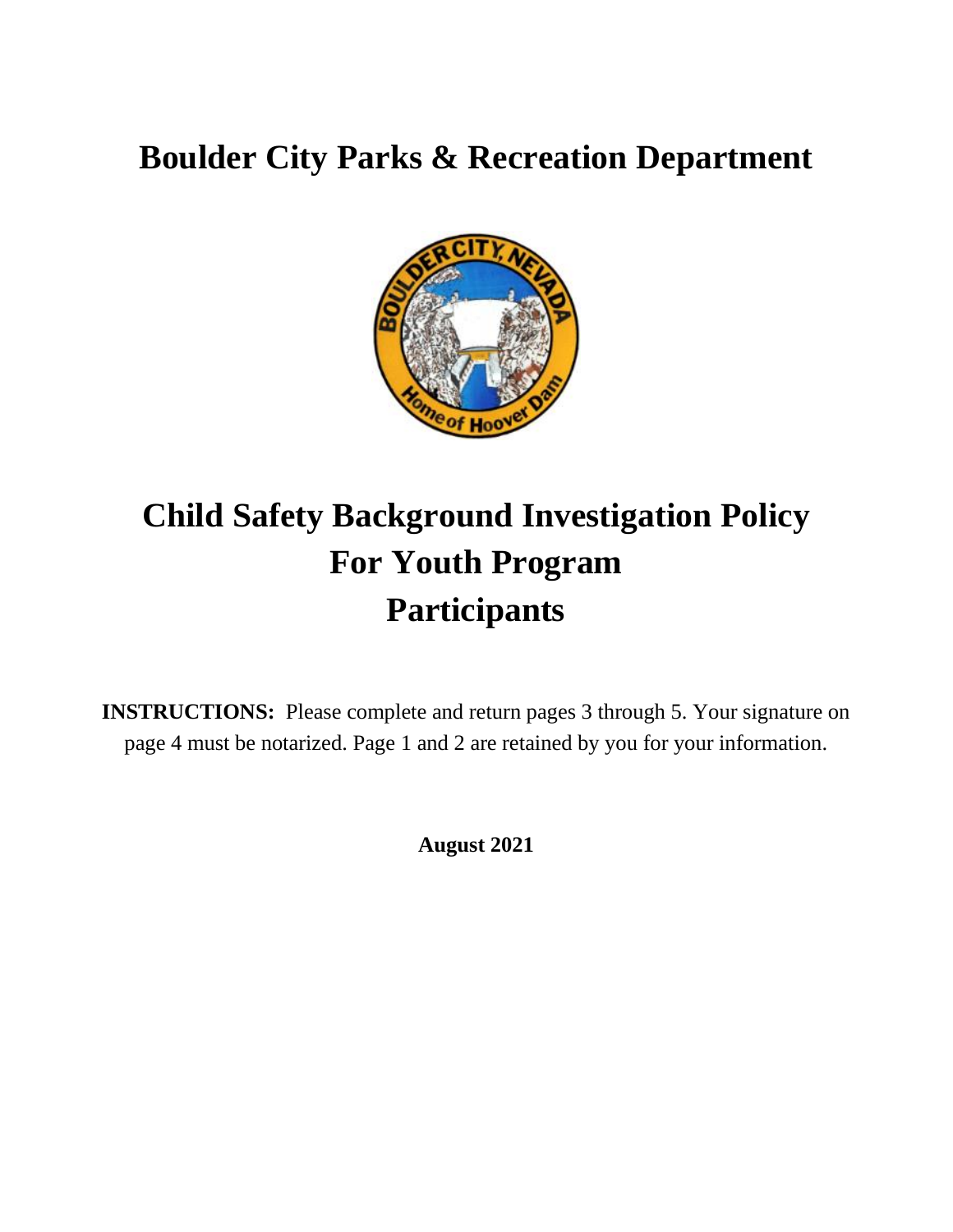

#### **Child Safety Background Investigation Policy for Youth Program Participants**

The Boulder City Parks and Recreation Department recognizes the value and importance of adult participants, regardless of age, in youth programs. We also recognize the importance of providing a safe, secure and positive environment for each youth participant.

**Public Safety Concern:** The Boulder City Parks and Recreation Department will conduct *mandatory* criminal background checks on those citizens wishing to participate in youth programs. Criminal background checks are required for those adult participants for the following reasons:

- 1. To keep the safety of the children the top priority.
- 2. To make an unwelcome environment for anyone who does not put the needs of the children first.
- 3. To keep adults from participating in youth programs who have a history of inappropriate behavior or who are unfit to work with children.
- 4. To select the "best" adult participants to coach and serve in other capacities in youth programs.

Background checks will be used to determine if any youth program adult participant has a criminal history that would jeopardize the safety and welfare of any child participating in any league or team sponsored by the Boulder City Parks and Recreation Department. Background checks will help to improve the quality of adult participants that serve the youth programs in the City.

**Description:** Background checks will be conducted on all adult participants who have direct contact with youth participants that register in any of Boulder City Youth Programs (as defined by the Boulder City Parks and Recreation Department).

**Criteria:** For the purposes of the policy, an "adult participant" shall be defined as any individual, regardless of age, who acts in any supervisory capacity with any youth participant. Background checks, done by the Boulder City Parks and Recreation Department, will be conducted not more than every three (3) years, or more often as determined by the Director of Parks and Recreation. Managers, coaches, assistant coaches, volunteer umpires and other adult participants who have direct contact with children will have their background checked. The prospective adult participant will be asked to complete the Background Investigation form; it will be turned into the Boulder City Parks and Recreation Department and a background check will be completed by the Boulder City Police Department. As per the results of the background check, appropriate action will be taken by the Boulder City Parks and Recreation Department. A prospective adult participant who has been penalized for a criminal offense provided herein shall be disqualified from participating in any Boulder City Youth Programs, not withstanding:

- 1. The criminal charges resulted in a non-conviction, such as probation, deferred adjudication, or deferred disposition; or
- 2. The criminal conviction was subsequently expunged from the applicant's record as a result of appropriate legal proceedings.

Furthermore, criminal charges which were subsequently dropped and the applicant never prosecuted for the crime may be the basis for ineligibility.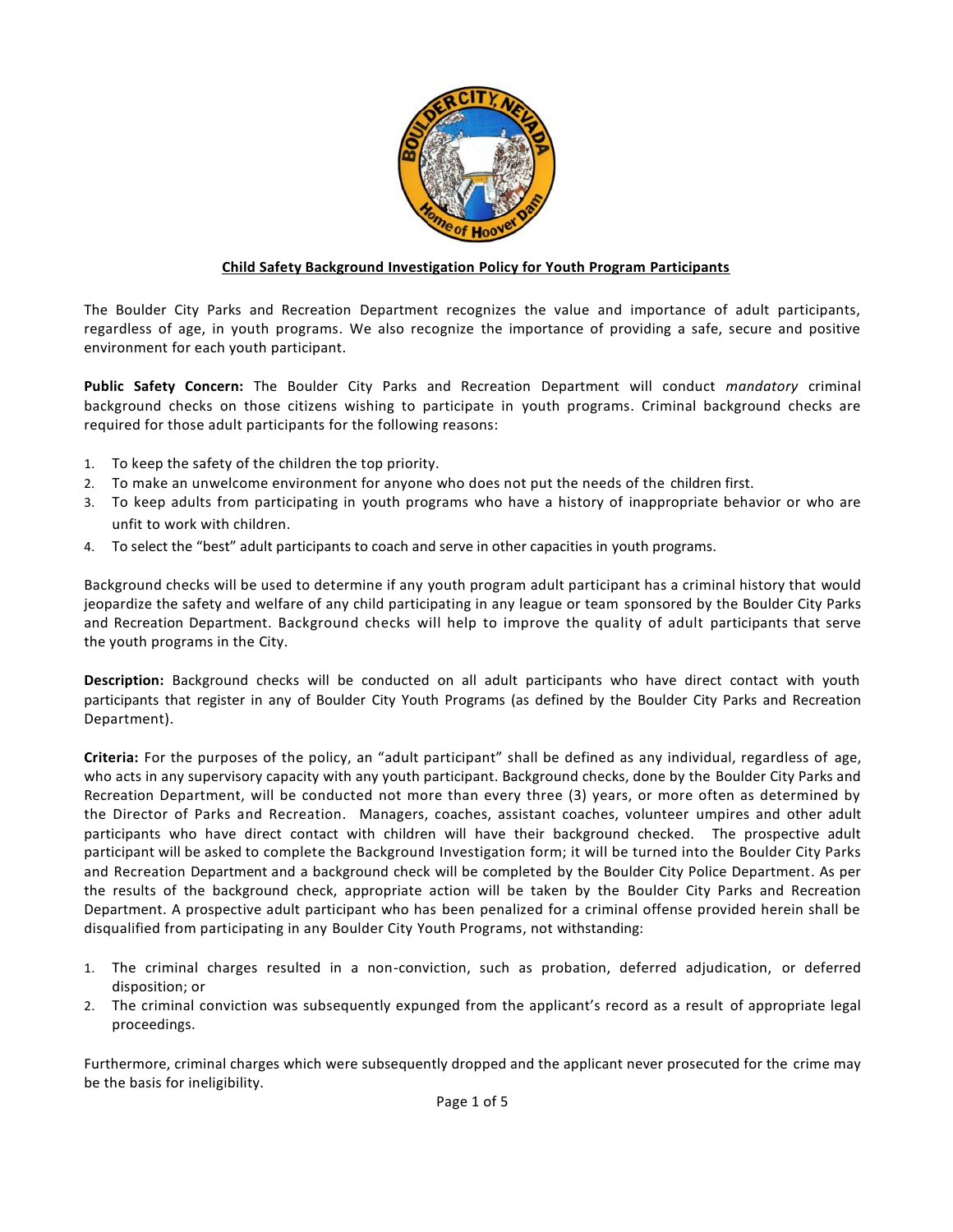

The following is a list of offenses that would be grounds to disqualify a prospective individual from being affiliated with any youth activity which operates in the City of Boulder City: (for offenses marked with an " \* ", eligibility shall be reasonably determined upon severity and length of time passes since the offense occurred):

- 1. Arson
- 2. Aggravated kidnapping
- 3. Aggravated robbery
- 4. Aggravated sexual assault
- 5. Assault
- 6. Bigamy
- 7. Crimes against children (including abandonment, abuse, endangerment, indecency, sexual assault, pornography, possession or promotion of pornography, enticement, solicitation)
- 8. Criminal non-support
- 9. Criminally negligible homicide
- 10. Deadly conduct
- 11. Delivery of marijuana
- 12. Domestic violence
- 13. Drug possession
- 14. DWI/DUI\*
- 15. Injury to elderly or disabled
- 16. Kidnapping
- 17. Manslaughter (voluntary or involuntary) or intoxication manslaughter
- 18. Manufacture of or delivery of a controlled substance or dangerous drug
- 19. Marijuana possession\*
- 20. Murder
- 21. Obscenity
- 22. Prohibited sexual conduct
- 23. Public lewdness
- 24. Prostitution
- 25. Sexual abuse
- 26. Theft\*

This list of offenses is not intended to be all-inclusive of disqualifiers and does not set limits on the offenses that could disqualify any prospective adult participant from affiliation with any youth program with the City of Boulder City.

Any adult participant determined eligible for participating and is later arrested/convicted of any of the above crimes is required to immediately notify his/her organization. The adult participant will be immediately removed from his/her position until the case is adjudicated. Failure on the part of the adult participant to notify Boulder City Parks and Recreation within one business day of an arrest for any offense listed above will result in his/her being removed and declared permanently ineligible to participate with any youth activity with the City of Boulder City beginning on the date the failure to notify was discovered.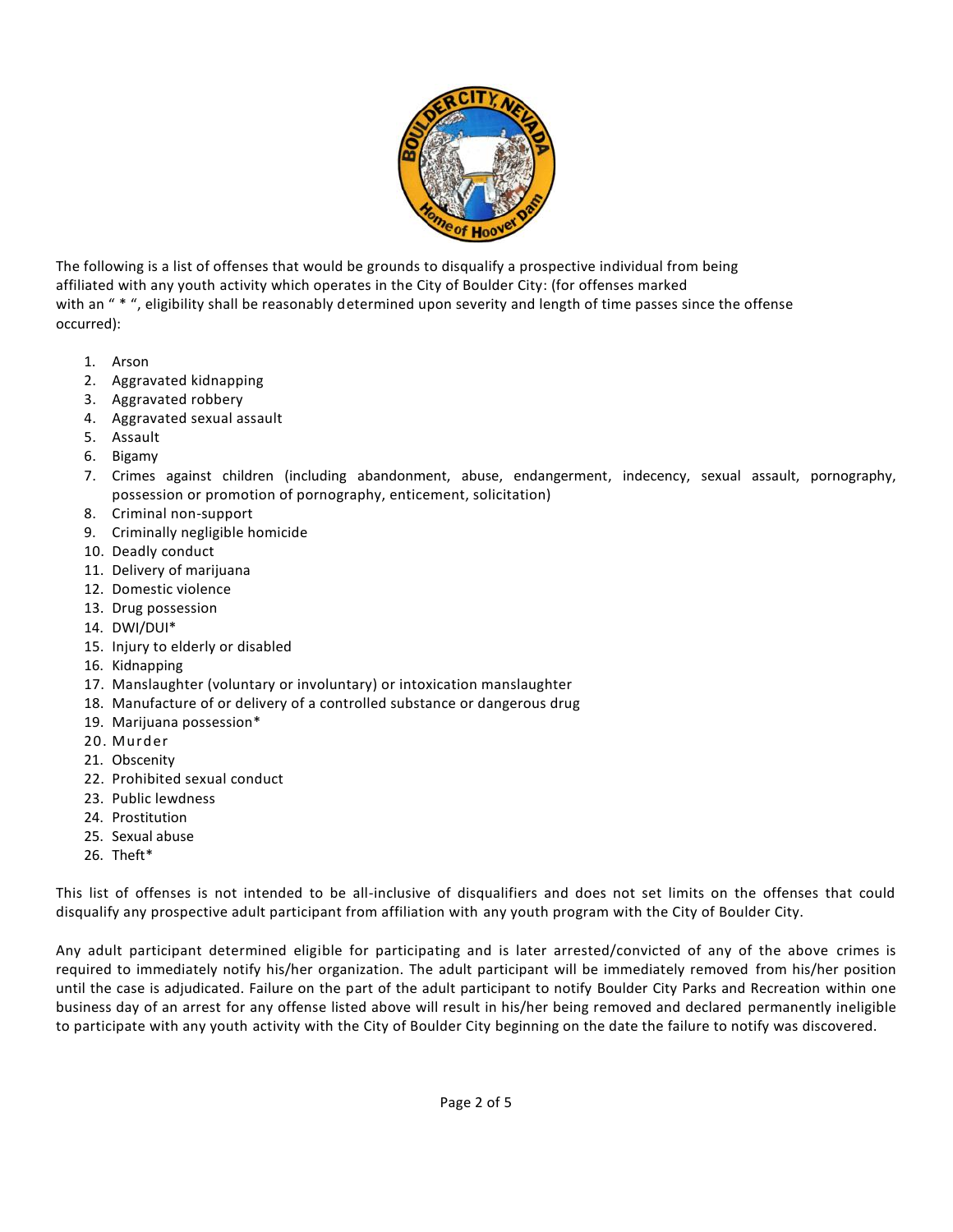

#### **City of Boulder City 401 California Boulder City, NV 89005**

#### **DISCLOSURE OF INTENT TO OBTAIN CONSUMER REPORTS OR INVESTIGATIVE CONSUMER REPORTS**

For employment purposes, The City of Boulder City may obtain consumer reports on you as an applicant or from time-to-time during employment. "Consumer reports" are reports from consumer reporting agencies and may include driving records, criminal records, etc.

For such employment purposes, The City of Boulder City may also obtain investigative consumer reports. Some reference checks by a consumer reporting agency fall into this category. An "investigative consumer report" is a consumer report in which information as to character, general reputation, personal characteristics, or mode of living is obtained through personal interview with neighbors, friends, associates, acquaintances, or others. You have the right to request disclosure of the nature and scope of an investigation and to request a written summary of consumer rights.

#### **AUTHORIZATION**

**I authorize the City of Boulder City to obtain consumer reports and/or investigative consumer reports regarding me from time-to –time for employment purposes.**

If you would like to receive a disclosure of the nature and scope of the investigation and a written summary of consumer rights, please complete the following:

 $\Box$  Yes, I would like to receive a disclosure of the nature and scope of the investigation and a written summary of consumer rights if the City of Boulder City requests an investigative consumer report.

Mailing Address:

\_\_\_\_\_\_\_\_\_\_\_\_\_\_\_\_\_\_\_\_\_\_\_\_\_\_\_\_\_\_\_\_\_\_\_\_\_\_\_\_

\_\_\_\_\_\_\_\_\_\_\_\_\_\_\_\_\_\_\_\_\_\_\_\_\_\_\_\_\_\_\_\_\_\_\_\_\_\_\_\_

Page 3 of 5

 $\overline{\phantom{a}...}$  ,  $\overline{\phantom{a}...}$  ,  $\overline{\phantom{a}...}$  ,  $\overline{\phantom{a}...}$  ,  $\overline{\phantom{a}...}$  ,  $\overline{\phantom{a}...}$  ,  $\overline{\phantom{a}...}$  ,  $\overline{\phantom{a}...}$  ,  $\overline{\phantom{a}...}$  ,  $\overline{\phantom{a}...}$  ,  $\overline{\phantom{a}...}$  ,  $\overline{\phantom{a}...}$  ,  $\overline{\phantom{a}...}$  ,  $\overline{\phantom{a}...}$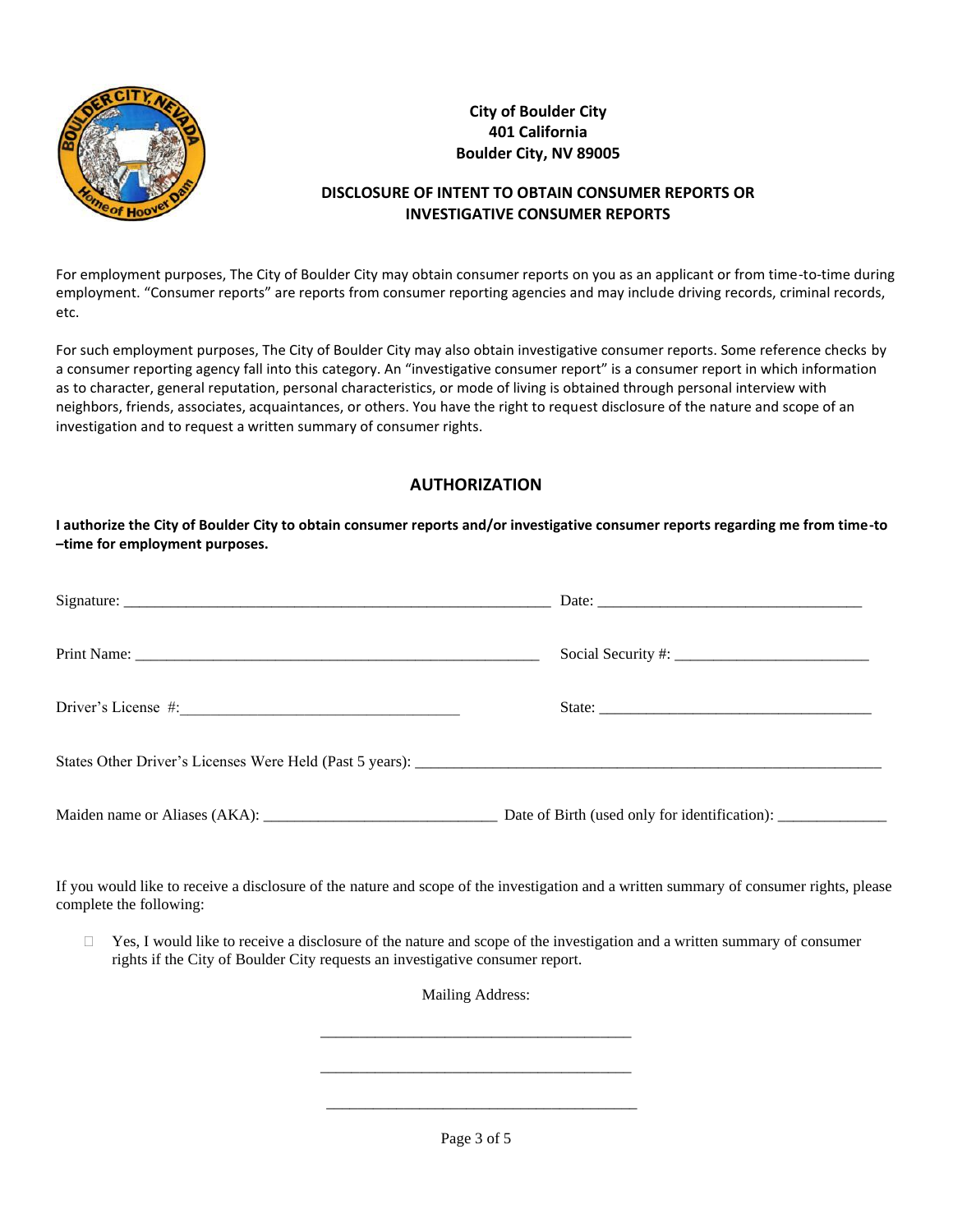

### **AUTHORIZATION FOR RELEASE OF INFORMATION Youth Program Adult Participant Application**

**I wish to assist/participate in the Boulder City Youth Sports/Programs. I understand any false information, omission of information, or misrepresentation of facts on this application will result in the denial of my privilege to participate in any youth program with the City of Boulder City.**

|                                     |                                                                                                            |        | (Print clearly) |
|-------------------------------------|------------------------------------------------------------------------------------------------------------|--------|-----------------|
| Last                                | First                                                                                                      | Middle |                 |
|                                     |                                                                                                            |        |                 |
|                                     |                                                                                                            |        |                 |
|                                     |                                                                                                            |        |                 |
|                                     |                                                                                                            |        | (Print clearly) |
|                                     | **Please attach a clear and legible photocopy of applicant's valid driver's license to form**              |        |                 |
|                                     |                                                                                                            |        |                 |
|                                     | Gender: ________Male ______________Female (Check One)                                                      |        |                 |
|                                     | Do you have child/children participating in the program?                                                   |        |                 |
|                                     |                                                                                                            |        |                 |
|                                     |                                                                                                            |        |                 |
|                                     |                                                                                                            |        |                 |
|                                     | Do you have any previous adult participant experience in your sports? ____________ If yes, please describe |        |                 |
|                                     |                                                                                                            |        |                 |
|                                     | <u>,一个人的人都不能在这个人的人,就是这个人的人,就是这个人的人,就是这个人的人,就是这个人的人,</u>                                                    |        |                 |
|                                     |                                                                                                            |        |                 |
|                                     | If less than five (5) years at present address, please provide prior addresses for the last five (5)       |        |                 |
|                                     |                                                                                                            |        |                 |
|                                     |                                                                                                            |        |                 |
|                                     |                                                                                                            |        |                 |
|                                     |                                                                                                            |        |                 |
| years:                              | <b>Applicant's Signature</b>                                                                               |        | Date            |
|                                     |                                                                                                            |        |                 |
| Subscribed and sworn before me this |                                                                                                            |        |                 |
|                                     |                                                                                                            |        |                 |